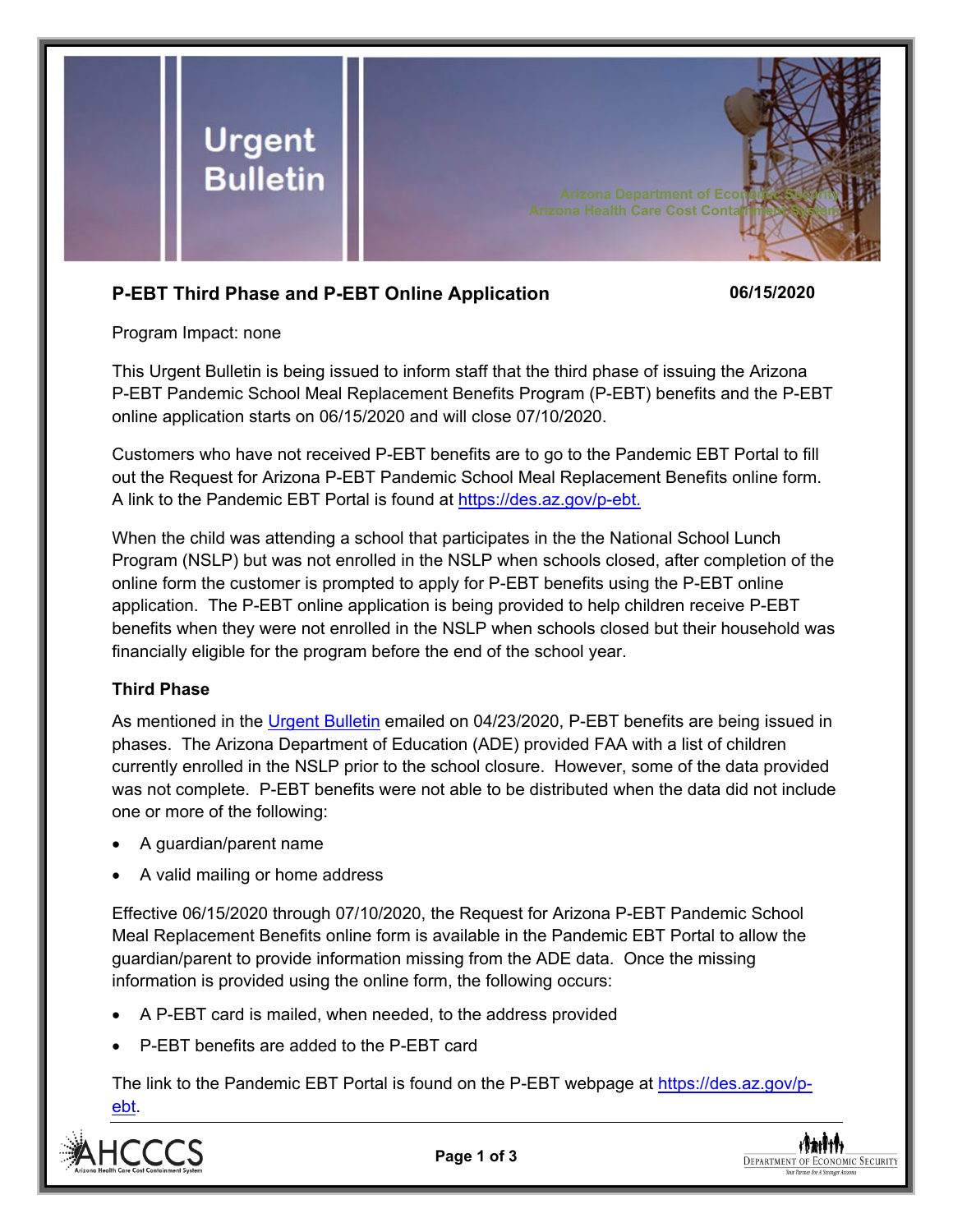

## **P-EBT Online Application**

Since the schools were closed during the public health emergency, there was no way for a guardian/parent to apply for the NSLP to receive P-EBT benefits. A child may be eligible to receive P-EBT benefits when the household income was below the NSLP eligibility income level, or the household income reduced below the NSLP eligibility income level, on or after 03/16/2020. The child must have been attending a school participating in the NSLP when schools closed due to the public health emergency.

**Arizona Department of Eco Arizona Health Care Cost Contait** 

Note The customer must enter the household income into the P-EBT online application. The application informs the customer whether they are eligible for P-EBT benefits when the household income is compared to the NSLP eligibility income limits.

Effective 06/15/2020 through 07/10/2020, customers with children who were not participating in the NSLP on 03/16/2020 may apply for P-EBT benefits using the Pandemic EBT Portal. The link to the Pandemic EBT Portal is found on the P-EBT webpage at [https://des.az.gov/p-ebt.](https://des.az.gov/p-ebt)

The guardian/parent of the child must complete the Request for Arizona P-EBT Pandemic School Meal Replacement Benefits online form with their name, address, child's name, child's date of birth, and the child's school information (i.e. the school participating in the NSLP). The system checks that the child was enrolled in the selected school on 03/16/2020 and checks for NSLP enrollment. Once the system identifies the child was enrolled in the selected school and was not enrolled in the NSLP, the guardian/parent is prompted to complete the P-EBT online application. The P-EBT online application asks questions regarding the household income and whether any changes to the income occurred during the school closure.

When the household income meets the NSLP eligibility income, the guardian/parent will be informed at the end of the application that the child is eligible for P-EBT benefits, will receive a P-EBT card when needed, and will receive P-EBT benefits on the P-EBT card.

When the household's income was met on 03/16/2020, the child is eligible to receive the full month of P-EBT benefits for March, April, and May. (For monthly amounts see the [P-EBT](https://des.az.gov/p-ebt)  [webpage.](https://des.az.gov/p-ebt)) When the household's income was reduced below the NSLP eligibility income limit after 03/16/2020, the child is eligible to receive the full month of P-EBT benefits in the month the income reduced through May 2020. For example, if the household's income was reduced below the NSLP eligibility limit on 03/30/2020, the child will receive the full monthly amount of P-EBT benefits for March, April, and May. However, if the household's income was reduced on 05/05/2020, the child is only eligible to receive the full monthly amount of P-EBT benefits for May.